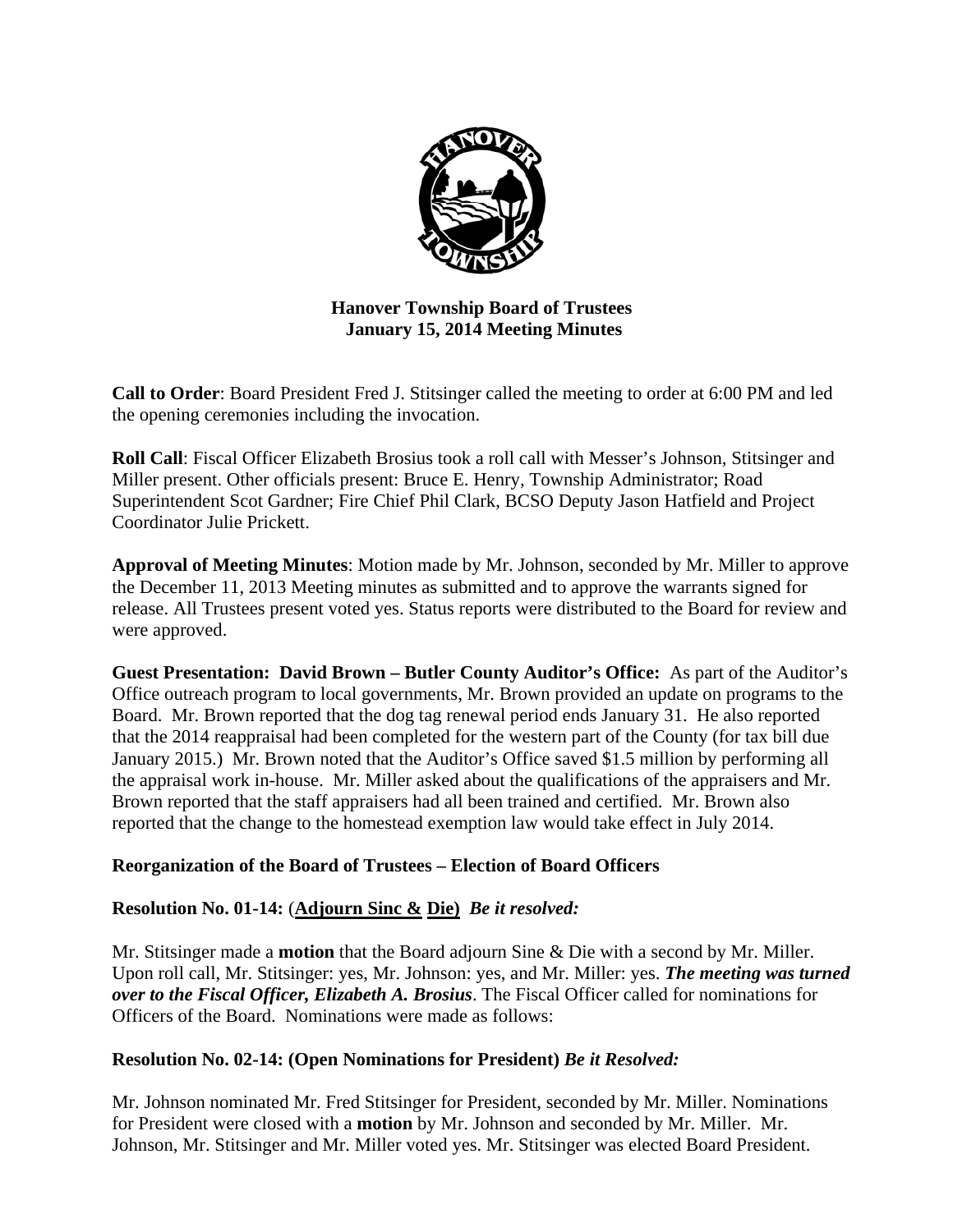### **Resolution No. 03-14 (Open Nominations for Vice President)** *Be it Resolved:*

 Mr. Miller nominated Mr. Johnson for Vice President, seconded by Mr. Stitsinger. Nominations were moved to be closed by Mr. Miller, seconded by Mr. Stitsinger. Upon roll call, all members voted yes. Mr. Johnson was elected Vice President of the Board.

#### **Resolution No. 04-14 (Out of Sine & Die)** *Be it Resolved:*

Mr. Stitsinger made a **motion** with Mr. Miller seconding for the Board to move out of Sine & Die and resume the regular meeting with Mr. Stitsinger presiding. Upon roll call, Mr. Johnson, Mr. Stitsinger, and Mr. Miller voted yes.

**Citizen Participation:** None of the citizens present had any comments or issues to present to the Board.

#### **Administration Reports**

*Law Enforcement*: Deputy Hatfield gave the following report for the month of December 2013:

# **Butler County Sheriff's Office District #6 Hanover Township Contract Cars Monthly Report for December 2013**

| <b>Activity Area</b><br><b>Month Totals</b> |      |
|---------------------------------------------|------|
| Dispatched Calls: 160                       | 1776 |
| Felony Reports: 6                           | 47   |
| Misdemeanor Reports: 9                      | 137  |
| Non-Injury Crash: 17                        | 92   |
| Injury Crash: 6                             | 62   |
|                                             | .351 |
| Assists/Back Up: 45                         | 477  |
| Felony Arrests: 3                           | 20   |
| <b>Misdemeanor Arrests: 8</b>               | 62   |
| <b>OMVI</b> Arrests: 6                      | 42   |
|                                             | .103 |
| Traffic Stops: 52                           | 496  |
| <b>Moving Citations:25</b>                  | 260  |
| <b>Warning Citations: 27</b>                | 238  |
| FI Cards: 0                                 | 00   |
| Civil Papers Served: 0                      | 06   |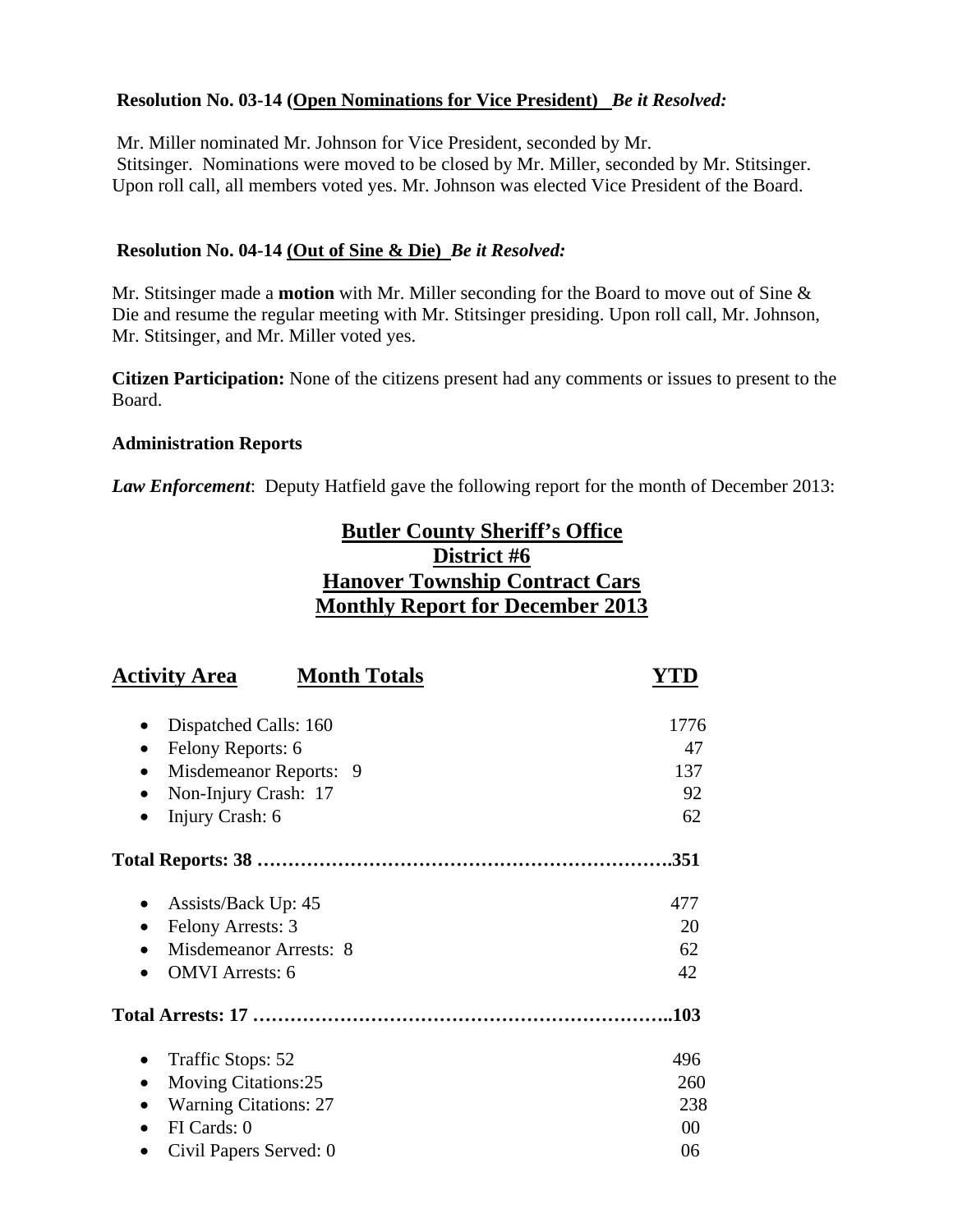| $\bullet$ Business Alarms: 3          | 49     |
|---------------------------------------|--------|
| • Residential Alarms: 8               | 119    |
| • Special Details: $2 \overline{ }$   | 28     |
| • COPS Times: $6,445$ ( <i>Min.</i> ) | 76,530 |
| • Vacation Checks: 38                 | 368    |

\*\*\*\*\*\*\*\*\*\*\*\*\*\*\*\*\*\*\*\*\*\*\*\*\*\*\*\*\*\*\*\*\*\*\*\*\*\*\*\*\*\*\*\*\*\*\*\*\*\*\*\*\*\*\*\*\*\*\*\*\*\*\*\*\*\*\*\*\*\*\*\*\*

Reporting: Deputy Hatfield and Deputy Lentz/by BEH

Deputy Hatfield also expressed his compliments to Scott Gardner and the Road crew on the good job they were doing with snow removal.

*Fire/EMS*: Chief Clark presented the following written report for the month of December 2013:

#### **Hanover Township Fire Department Monthly Report for December 2013 (Presented in January 2014)**

Run and detail activity for the Fire and EMS operations are reflected in the following numbers:

| $\bullet$ | Total for the month:                            | <b>62 Runs/Operations</b><br>(59 Fire/EMS Runs) |
|-----------|-------------------------------------------------|-------------------------------------------------|
|           | Other                                           | 00                                              |
| $\bullet$ | <b>Knox Box Details</b>                         | 00                                              |
| $\bullet$ | Air & Light Truck Call Out:                     | 04                                              |
| $\bullet$ | Fire Inspections:                               | 03                                              |
| $\bullet$ | Fire Runs:                                      | 06                                              |
| $\bullet$ | <b>Motor Vehicle Accidents:</b>                 | 03                                              |
| $\bullet$ | <b>Emergency Medical Operations/Squad Runs:</b> | 46                                              |

#### **Total Year to Date: 750 Runs/Operations**

|                 | (December 2012: 101 Runs/Operations: YTD: 693)<br>54 Fire/EMS Runs |  |  |
|-----------------|--------------------------------------------------------------------|--|--|
| Total for 2012  | 693                                                                |  |  |
| Total for 2011  | 719                                                                |  |  |
| Total for 2010  | 748                                                                |  |  |
| Total for 2009  | 676                                                                |  |  |
| Total for 2008: | 669                                                                |  |  |
| Total for 2007: | 717                                                                |  |  |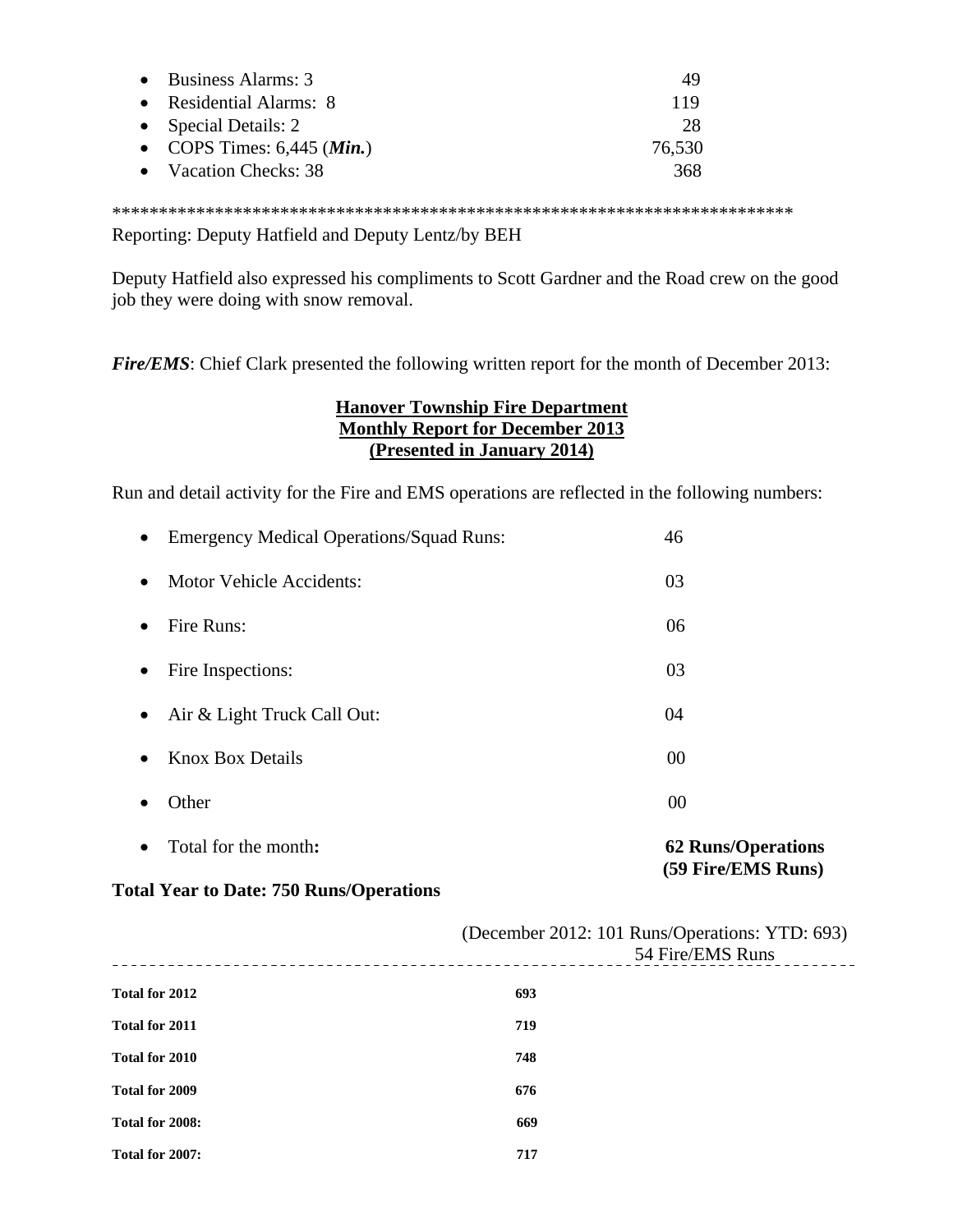**(Seven Year Yearly Average): (675)** 

*Road/Cemetery*: Mr. Gardner presented the following report for the month of December 2013:

#### **SUPERINTENDENT'S REPORTS (January 15, 2014)**

Millville Cemetery Operations Report December 1 through December 31, 2013

| 7 Graves sold to Township residents (@\\$610)----------\$ 4,270.00                                                                                                                                                |           |
|-------------------------------------------------------------------------------------------------------------------------------------------------------------------------------------------------------------------|-----------|
|                                                                                                                                                                                                                   | 0.00      |
|                                                                                                                                                                                                                   | 0.00      |
|                                                                                                                                                                                                                   | 5,600.00* |
|                                                                                                                                                                                                                   | 0.00      |
|                                                                                                                                                                                                                   | 800.00    |
| <b>Foundation and Marker installation fees-------------------\$</b>                                                                                                                                               | 816.00    |
|                                                                                                                                                                                                                   |           |
| $* \epsilon \otimes$ require $\epsilon_{0.05}$ $\epsilon$ $\epsilon$ 000 = $\epsilon$ 4500. 1 $\otimes$ require $\epsilon_{0.01}$ $\epsilon_{1.01}$ $\epsilon$ $\epsilon$ $\epsilon$ $\Delta T$ = $\epsilon$ 1100 |           |

 **\*5 @ regular fee of \$900 = \$4500; 1 @ regular fee plus 2 hours OT = \$1100** 

#### **Road, Streets and Park (Scot Gardner)**

- 1. Replaced all the fluorescent lights and two ballasts in the front of the Firehouse.
- 2. Repaired a tube heater in the front of the Firehouse.
- 3. Continued with our road sign replacement program.
- 4. Picked up a sofa-bed on Decamp Road.
- 5. Hauled salt from the old bin.
- 6. Performed snow and ice control on December 6, 7, 8, 10, 13, 14, and 16.
- 7. Cleaned equipment after snow events.
- 8. Replaced a light on the front of the Firehouse.
- 9. Called in on December 21 to dig up a clogged driveway pipe on Cochran Road.
- 10. Called in on December 21 to set up "High Water" signs on Darrtown Road and Hogue Road.
- 11. Cleaned catch basin grates after heavy rains.
- 12. Picked up a hot tub on Hogue Road and a deer carcass on Krucker Road.
- 13. Picked up a skunk carcass on Millville Road.
- 14. Replaced two newly installed chevrons on Nichols Road that a car ran over.
- 15. Performed monthly truck, park and storm water inspections.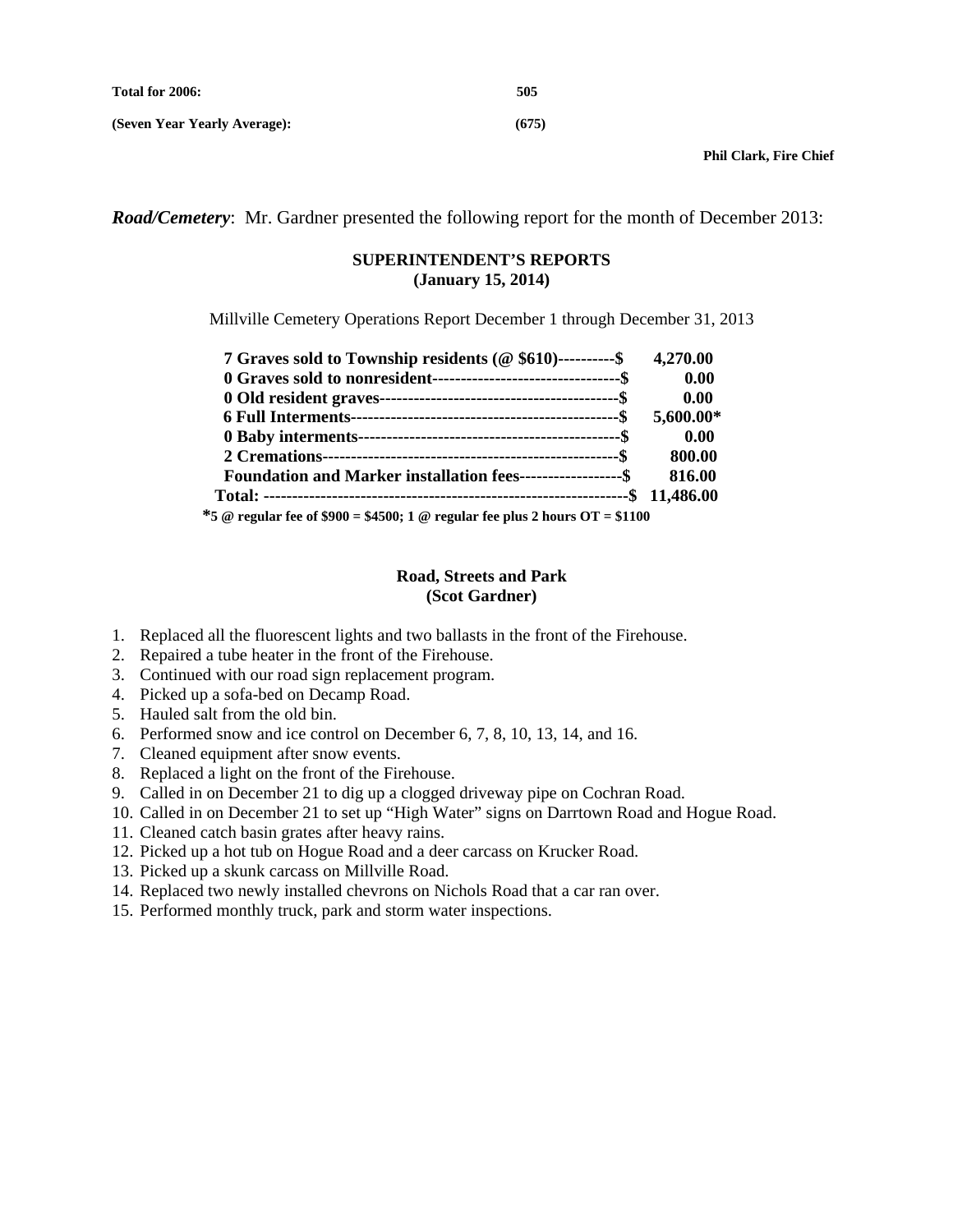#### **Administrator December 2013 Summary Report (Presented January 2014)**

- **Newsletter:** Worked on articles; contacted Rep. Derickson for an article. Delayed production until after the holidays.
- Fire/EMS Run Data: Prepared report for 2012-2013 for the Board to review; held a special meeting on December  $11<sup>th</sup>$  to review.
- **Citizen Relations**: Spoke with residents about potential blighted properties; setting February 2014 meeting to consider all by the Board.
- **Property Acquisition**: Continued work on the purchase of 19.184 acres on Old Oxford. Met 4 times throughout the month with Eaton representatives. Advised Roger Gates of their comments and our position. Will produce original contract drafted by Roger Gates for presentation again to their legal counsel. Delay has been environmental provisions and clear title language.
- **Board and Financial Reports**: Obtained data from the Fiscal Officer and prepared Township funds analysis for the monthly Board meeting. Prepared Trustee packets. Prepared numerous contracts and permits for facility rentals.
- **Workers Comp:** Worked with the Bureau, Frank Gates Company and Care Works regarding a potential medical claim in the Fire Department. Issue was dismissed by BWC but there may be additional requests under this claim.
- **Website**: Provided update Board schedule for 2014 and added minutes through November 2013 to the site.
- **Holiday Function**: Worked on employee recognitions and made arrangements for the Township Holiday Function.
- **Park/Land Use Committees**: Held committee meetings of both groups to review updates and 2014 program. Park Committee recommended a Township concert to be held in June 2014.
- **Items Still Pending/Delayed**: Fuel Card follow up is still pending; Personnel Policy Review with changes still pending.
- **Pay Plan**: Potential changes put on hold until further review of Fire/EMS operations is complete. Minimum wage for the Township to meet ORC requirements was passed.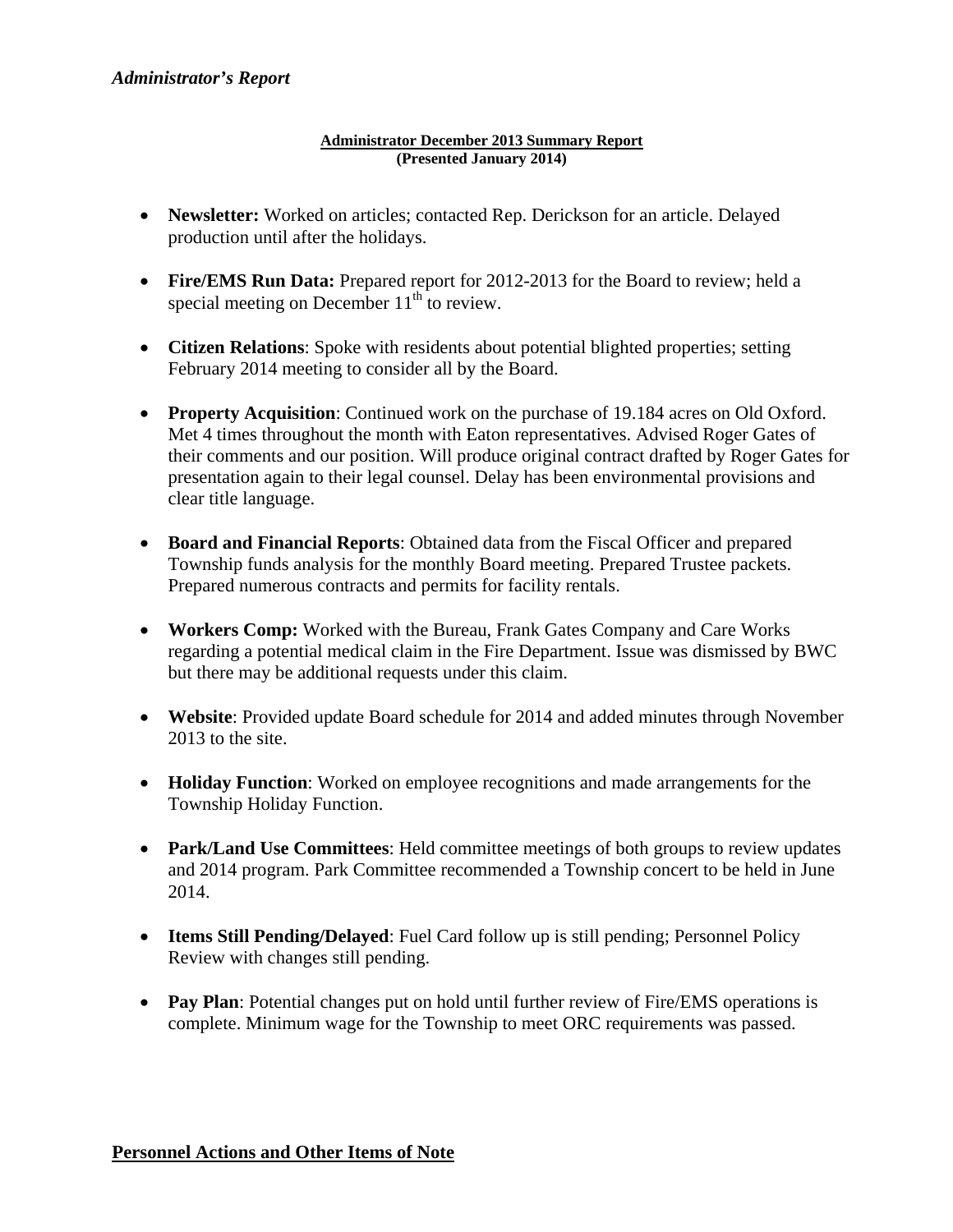Approved increases for Sherman Winkler and Curt Sacre (PT cemetery employees) to \$7.95 per hour to comply with minimum wage standards issued by the State of Ohio. Curt Sacre recently left to enter into the US Marine Corps.

#### **Other General Actions**:

#### **Of Note- Budget Information for December 2013**

**Cash Balance as of December 31, 2013:** \$1,413,580.58

**Total Expenditures all funds for December 2013:** \$192,581.96- Fire Station Bond Payment Included.

**Total General Fund cash on Hand December 31, 2013:** \$707,591.44 (50.00%) of Total funds)

#### *(Monthly Revenue and Expenditure Reports are attached.)*

Mr. Henry also reported that Chief Clark had given him paperwork at the Board meeting to hire Zach Rogers, 575 Beissinger Road, at \$7.95 per hour in the Fire Department Trainee classification. (revised later as he has FF certification \$12.50 per run)

Mr. Henry also noted that the financial reports show revenues trending downward as the impact of property valuations is now occurring. Mr. Henry noted that the Township needs to watch funds and seek alternative sources of revenue. Mr. Henry also noted the only remaining debt service for the Township is for the firehouse construction.

#### **Old Business**

*December 2013 Drainage Complaint Follow-up:* Mr. Henry reported that recent heavy rains prompted a number of calls from property owners. Mr. Henry explained that most of the property owners' issues were caused by construction that occurred years before standards were in place and the Township has no authority to address issues on private property. Mr. Henry showed the Board photos of a creek on private property clogged with debris and causing drainage issues. Roger Gates (Prosecutor's Office) has advised the Township to take no action due to the issue being on private property. Mr. Stitsinger indicated that the County may be able to provide assistance to address this issue. After some discussion, a **motion** was made by Larry Miller, seconded by Mr. Johnson, to request assistance from the County to address the debris in the creek. Upon roll call, all three Trustees voted yes.

*Reminder – Review of Electric Aggregation Issues:* Mr. Henry reported that at its December 2014 meeting, the Board asked to review the issue of electric aggregation at its January 2014 meeting. Mr. Henry provided written information on the topic to the Board for review and discussion. Mr. Henry noted that because a large percentage of the Township is covered by Butler Rural Electric, these residents would not be eligible for an electric aggregation rate as these residents were already receiving favorable rates through the Butler Rural Electric cooperative. Mr. Henry noted that if the Board wanted to pursue energy aggregation for residents, a qualified consultant with expert knowledge in this subject matter should be retained. After some additional discussion, the Board decided to not pursue energy aggregation at this time as it would not help as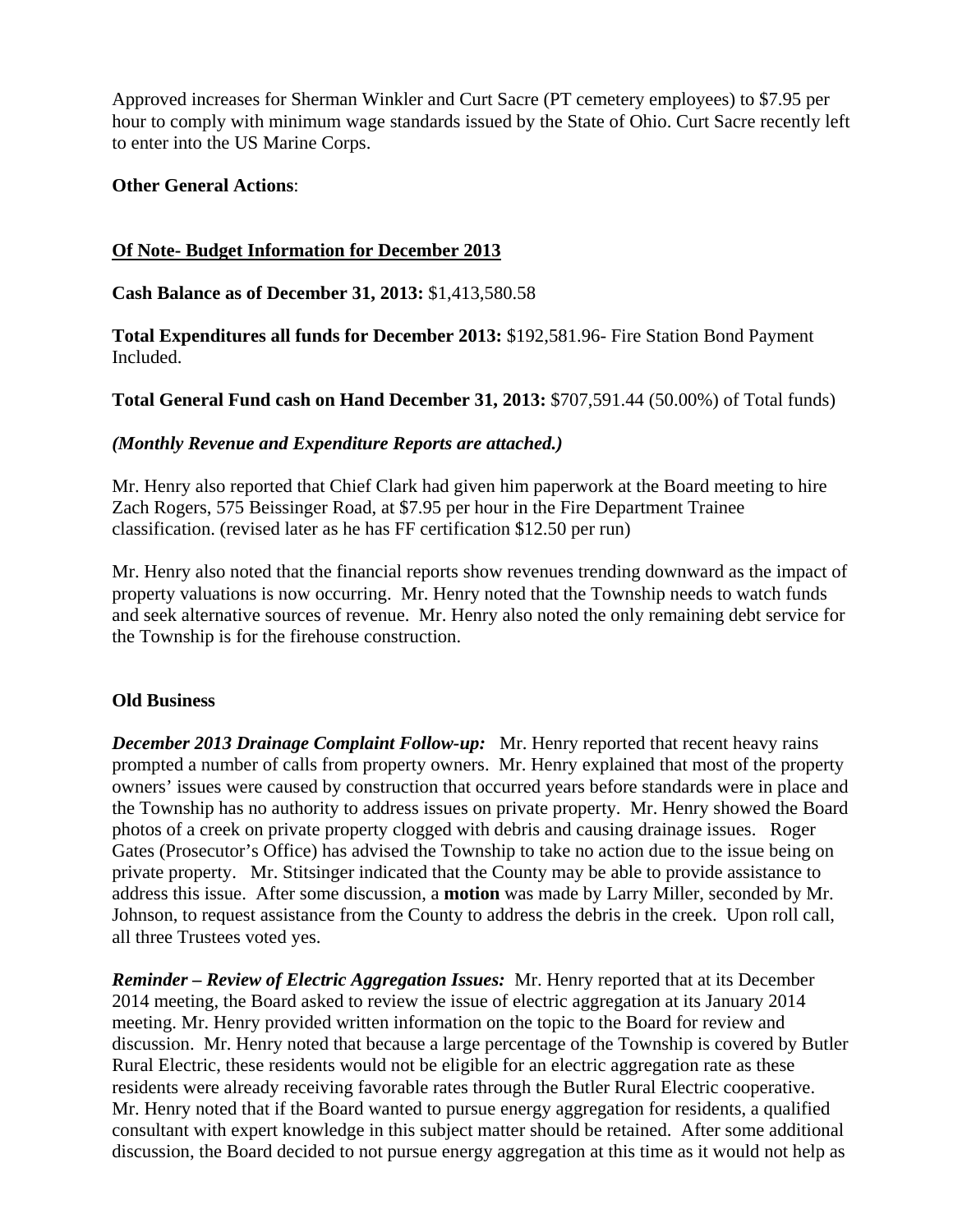many residents as first thought and would be an additional cost for the Township to study the process. This matter will be reviewed again later in the year.

#### *Reminder – Finish Review/Consideration of Fire/EMS Run Data and Compensation:* Mr.

Henry requested a work session be scheduled to address this topic. The Board set a work session for Tuesday, January 21, 2014 at 2:00 pm. and instructed the Fiscal Officer to forward a meeting notice to the local newspaper.

*Other Old Business:* There was no Other Old Business to be reported.

#### **New Business**

#### **Resolution No. 05-14 (EMA Representative)**: *Be it Resolved*:

Moved by Mr. Johnson, seconded by Mr. Stitsinger, to approve the appointment of Mr. Larry Miller to the Butler County Emergency Management Agency Advisory Council for calendar year 2014. Upon roll call, all three Trustees voted yes.

#### **Resolution No. 06-14 (Township Meetings):** *Be it Resolved*:

Moved by Mr. Stitsinger, seconded by Mr. Miller, to approve Resolution No.06-14 designating the regular monthly Hanover Township meetings to be held on the second Wednesday of each month to start at 6:00 P.M. with exception in January and February 2014 and approve Township Special Events in accordance with the attached schedule. Upon roll call, all three Trustees voted yes.

#### **Resolution No.07-14 (Payments to Employees):** *Be it Resolved*:

Moved by Mr. Johnson, seconded by Mr. Miller, to pay full time, part time permanent and seasonal Township employees on a bi-weekly basis (excludes Fire Department). Upon roll call, all three Trustees voted yes.

# **Resolution No. 08-14 (Blanket Certificates):** *Be it Resolved*:

Moved by Mr. Stitsinger, seconded by Mr. Johnson, to allow the Fiscal Officer to open blanket certificates at \$5000.00 each to provide for ongoing Township expenditures in 2014. Upon roll call, all three Trustees voted yes.

#### **Resolution No. 09-14 (Purchase Orders):** *Be it Resolved*:

Moved by Mr. Miller, seconded by Mr. Johnson, to allow the Fiscal Officer to open Purchase Orders for Township expenditures in 2014. Upon roll call, all three Trustees voted yes.

# **Resolution No. 10-14 (Supplemental Expenditures):** *Be it Resolved*:

Moved by Mr. Johnson, seconded by Mr. Miller, to authorize the Fiscal Officer to move and/or transfer money as needed through supplemental expenditures throughout 2014 to cover Township expenditures. Upon roll call, all three Trustees voted yes.

# **Resolution No. 11-14 (Records Commission Committee):** *Be it Resolved***:**

Moved by Mr. Stitsinger, seconded by Mr. Miller, to establish a Records Commission Committee consisting of the Fiscal Officer (Elizabeth A. Brosius) and the Board President. Upon roll call, all three Trustees voted yes.

# **Resolution No. 12-14 (Mutual Aid Contract for Four Mile Creek):** *Be it Resolved*: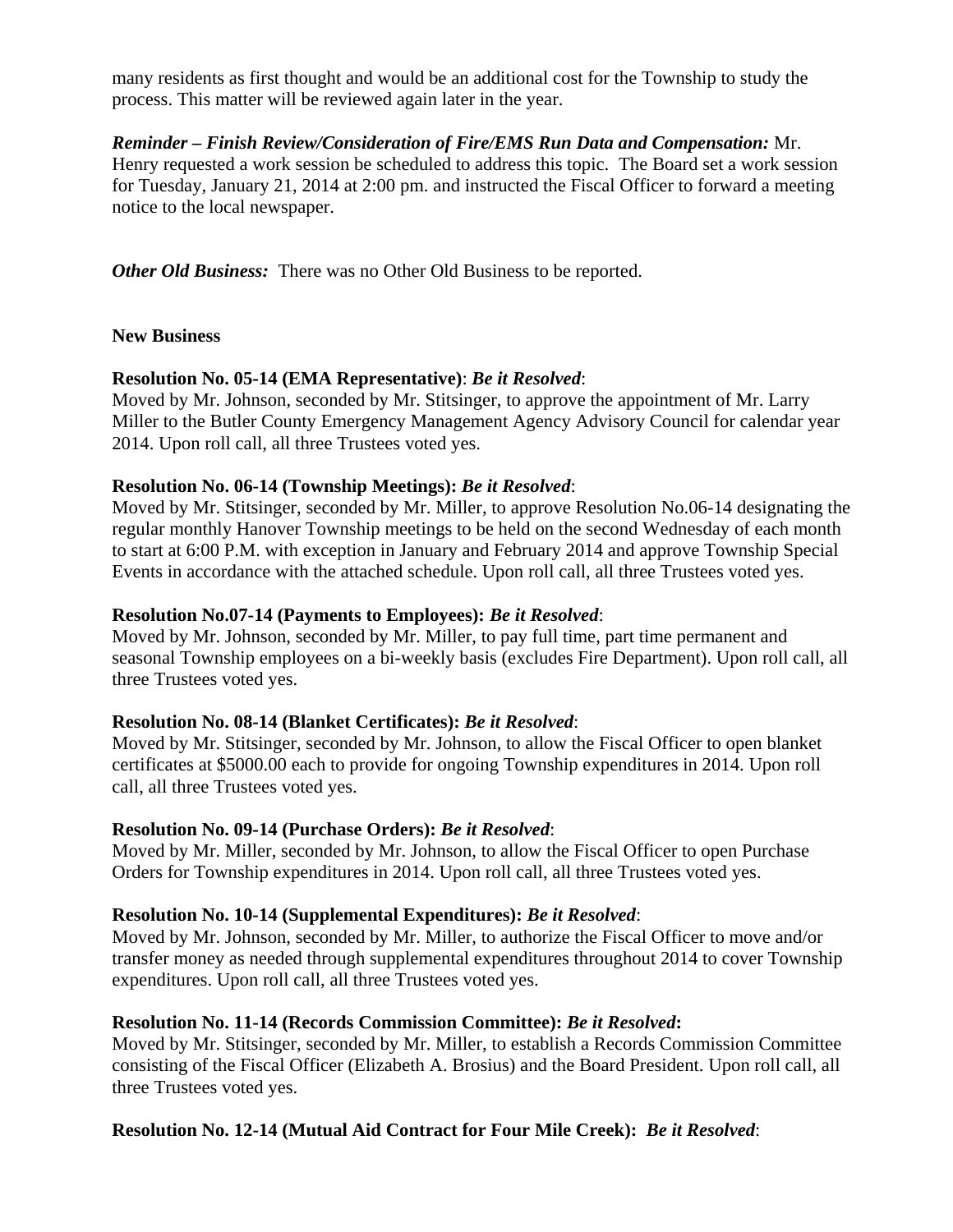Moved by Mr. Stitsinger, seconded by Mr. Miller, to approve a mutual aid agreement with Milford Township and authorize payment in 2014 to Milford Township totaling \$400.00. Upon roll call, all three Trustees voted yes.

#### **Resolution No. 13-14 (Transfer of Funds and Balances**): *Be it Resolved*:

Moved by Mr. Johnson, seconded by Mr. Miller, to authorize the Fiscal Officer to transfer funds among line items within major Funds, not affecting total fund balances, to make required expenditures within proper accounting requirements. Upon roll call, all three Trustees voted yes.

#### **Resolution No. 14-14 Volunteer Firefighter Dependents Fund Board Appointments:** Mr.

Henry explained it was an annual requirement to appoint members to a Volunteer Firefighter Dependents Fund Board and certify the names of the members to the State Fire Marshal. After some discussion, Mr. Miller made a **motion** to adopt Resolution No. 14-14 which was seconded by Mr. Johnson. Upon roll call, all three Trustees voted yes.

#### **Resolution No. 14-14**

### **Complying With ORC Sections 146.03 and 146.04 in Regard to the Volunteer Fire Fighter's Dependent Fund Board Elections and Certification of Form**

*Whereas*, Hanover Township has maintained a Fire Department consisting of volunteer fire fighters as defined under Ohio law; and

*Whereas*, annually a Volunteer Fire Fighter Board must be duly elected and certified to the State Fire Marshal, whose members serve a one year term commencing January 1, 2014 through December 31, 2014; and

*Whereas*, the Board consists of five members: two selected by the Board of Trustees, two selected by the Fire Department and one selected by the other four; and

#### *Be it resolved by the Board of Township Trustees of Hanover Township Butler County, Ohio*

**Section I**. That the Board of Trustees elects Douglas L. Johnson and Elizabeth A. Brosius.

**Section II**. That the Fire Department has elected Pat Miller and Laura Weber.

**Section III.** Recognize that the four previously selected members elect Jeff Buddo to serve as the fifth board member.

The foregoing resolution was adopted in an open public meeting and is a reflection of the official action taken by the Board of Trustees of Hanover Township Butler County, Ohio on the 15<sup>th</sup> day of January 2014.

| <b>Board of Trustees</b> | Vote | Attest: |
|--------------------------|------|---------|
|--------------------------|------|---------|

Fred J. Stitsinger Douglas L. Johnson \_\_\_\_\_\_ Elizabeth A. Brosius Larry Miller **Example 2** Fiscal Officer/Clerk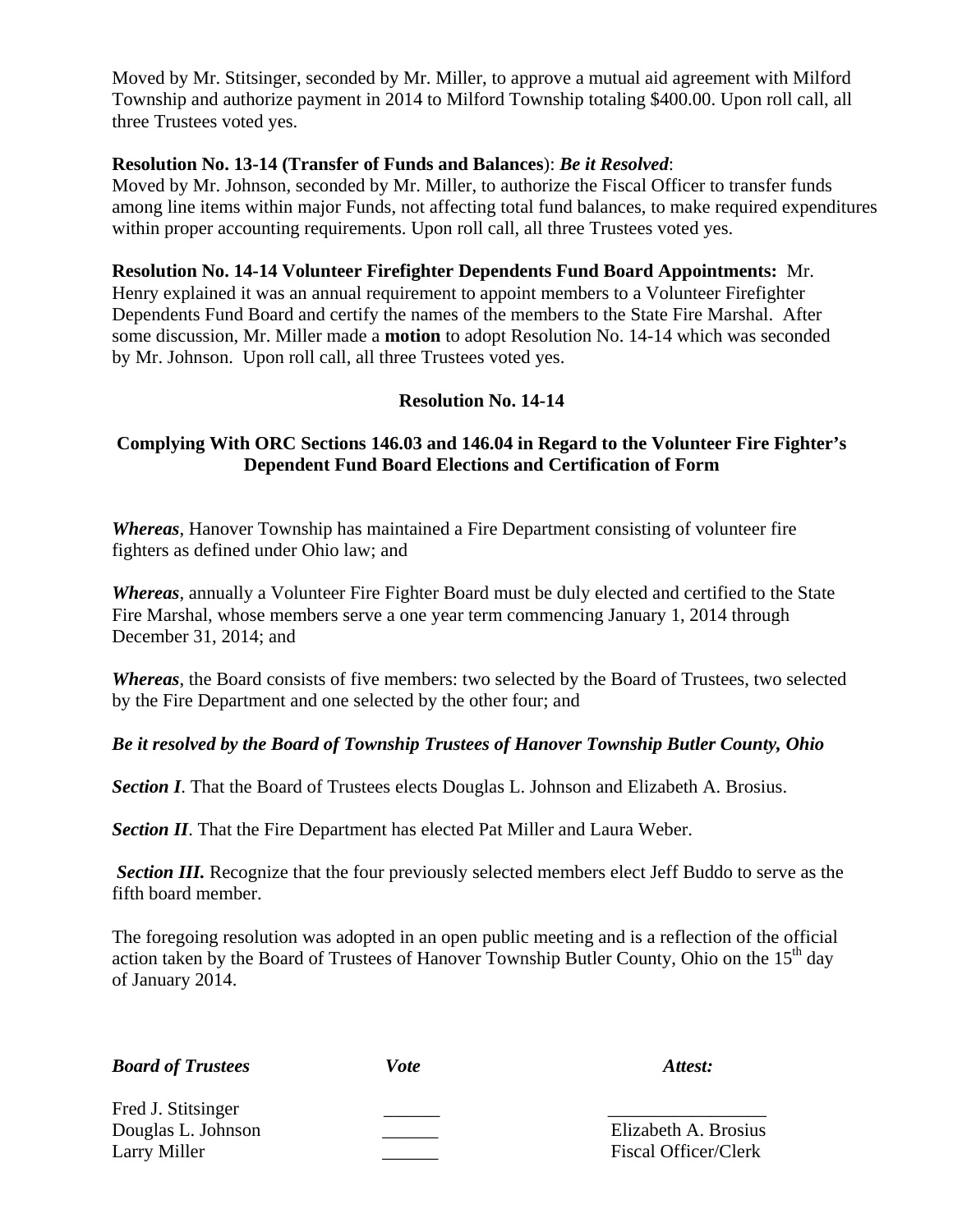\*The Board then noted the designation of Doug Johnson as the Chairperson and Elizabeth Brosius as the Secretary of the Volunteer Fire Fighter Dependent Fund Board.

. *Resolution No. 15-14 Cooperative Purchasing Program:* Mr. Henry explained that the Township must annually request to participate in the State's Cooperative Purchasing Program. After some discussion, Mr. Stitsinger made a **motion** to adopt Resolution No. 15-14 which was seconded by Mr. Johnson. Upon roll call, all three Trustees voted yes.

# **Resolution No. 15-14**

### **Authorizing Hanover Township's Continued Annual Participation in the State of Ohio Cooperative Purchasing Program (Ohio Revised Code 125.04)**

*Whereas,* Ohio's Cooperative Purchasing Act (AM. Sub. H.B. No. 100 Eff. March 6,1986) provides the opportunity for local governmental jurisdictions to participate to participate in contracts distributed by the State of Ohio (DAS) for the purchase of supplies, services, equipment and certain materials; and

*Whereas*, Hanover Township has been an active participant in the program in achieving tax dollar savings and efficiencies and wishes to continue participation; and

# *Be it resolved by the Board of Township Trustees of Hanover Township Butler County, Ohio*

**Section I**. That Hanover Township requests participation in state contracts in which the Department of Administrative Services, Office of State Purchasing has entered into and the Office of Cooperative Purchasing has distributed for the purchase of supplies, services, equipment and certain other materials pursuant to Ohio Revised Code Section 124.04.

**Section II**. That Hanover Township, through its designated officials, is hereby authorized to participate and agrees to be bound by all contract terms and conditions as the Department of Administrative Services, Office of Cooperative Purchasing, prescribes including payment of reasonable contract participation fees. Further, Hanover Township does hereby agree not to misuse such contracts or make disclosures related thereto for the purpose of avoiding the requirements of Section 125.04 of the Ohio Revised Code.

**Section III.** That the Fiscal Officer is hereby authorized to make payments to vendors directly as the result of purchasing any items in the aforementioned state contracts.

**Section IV.** That the Fiscal Officer and Township Administrator are hereby authorized to execute any documents related to the participation in the Cooperative Purchasing Program as specified.

The foregoing resolution was adopted in an open public meeting and is a reflection of the official action taken by the Board of Trustees of Hanover Township Butler County, Ohio on the  $15<sup>th</sup>$  day of January 2014.

*Board of Trustees* Vote Attest and Authentication: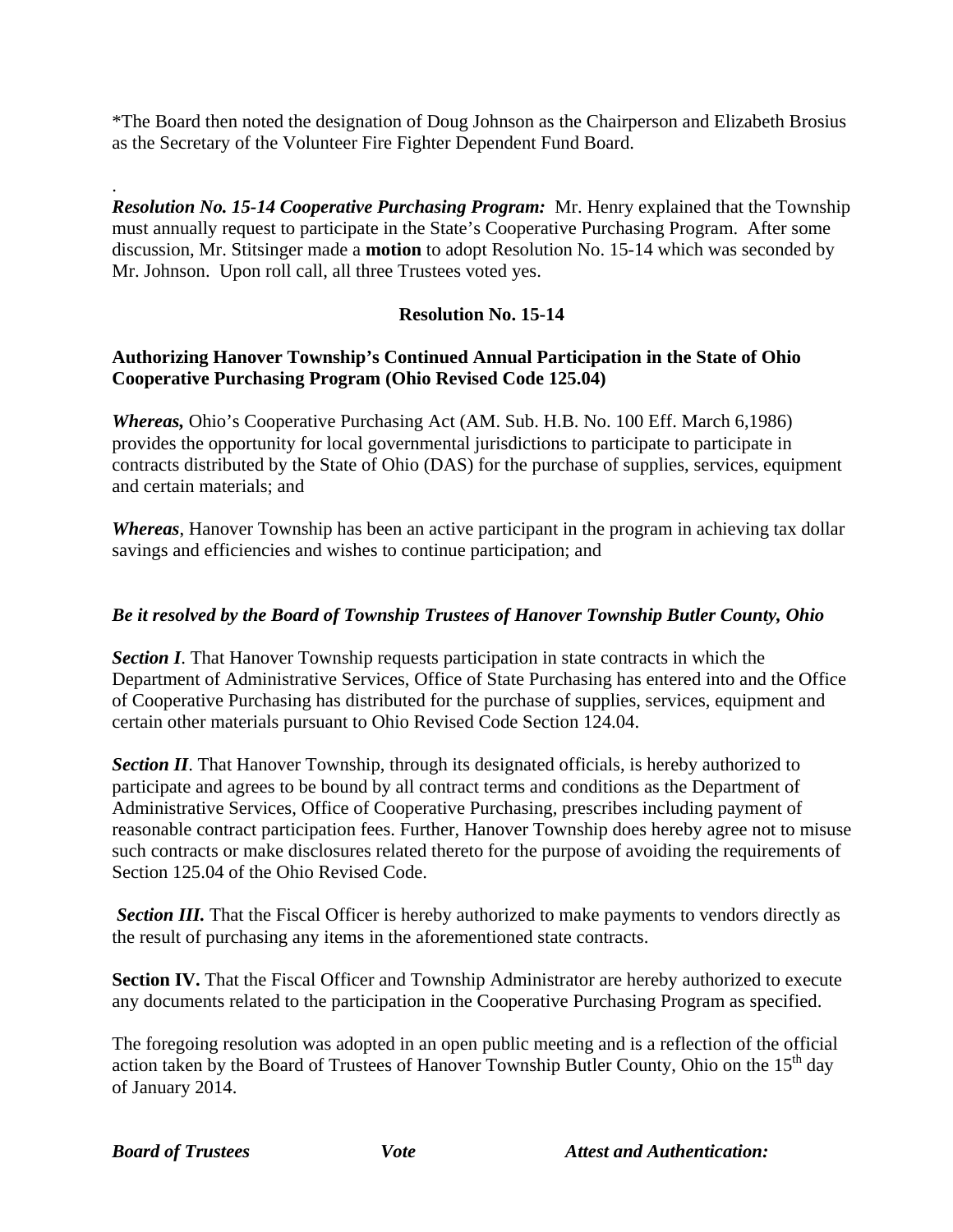Fred J. Stitsinger

Douglas L. Johnson \_\_\_\_\_\_ Elizabeth A. Brosius Larry Miller **Example 2** Fiscal Officer/Clerk

*Resolution No. 16-14 Authorizing EMS Reimbursement Inflation Factor Increase:* Mr. Henry explained that the Township's third party billing agency has recommended adjusting ambulance fees based upon an inflation factor of 1.0% for calendar year 2014. Mr. Henry stated he concurred with this recommendation. After some discussion, Mr. Miller made a **motion** to adopt Resolution No. 16-14 which was seconded by Mr. Johnson. Upon roll call, all three Trustees voted yes.

#### **Resolution No. 16-14 Approving Recommended Annual Ambulance Inflation Factor Increase for Emergency Medical Service Operations Effective Calendar Year 2014**

*Whereas*, the EMS Coordinator and Fire Chief have reviewed a recommendation from MBI Solutions, Inc. (third party billing agency under contract) to adjust ambulance fees based upon an inflation factor of 1.0% for Calendar Year 2014 and concur with said recommendation; and

*Whereas,* this adjustment will assist in recovering increased costs for said operation to help keep the Fire Department on a sound financial basis; and

*Whereas*, in order to promote efficient operations in the Fire Department, the Board believes that the recommended increase is appropriate as presented; and,

# *Now Therefore Be It Resolved by the Board of Township Trustees of Hanover Township Butler County, Ohio*

**Section I**. That the Board of Trustees of Hanover Township accepts the recommendation of the Fire Department and approves the Ambulance Inflation Factor of 1.0% effective Calendar Year 2014 for emergency medical runs.

**Section II**. That the Township Administrator and Fire Chief are hereby authorized to execute said documents associated therewith and forward to MBI Solutions, Inc.

The foregoing resolution was adopted in an open public meeting and is a reflection of the official action taken by the Board of Trustees of Hanover Township Butler County, Ohio on the  $15<sup>th</sup>$  day of January 2014.

| <b>Board of Trustees</b> | Vote | Attest:                     |
|--------------------------|------|-----------------------------|
| Fred J. Stitsinger       |      |                             |
| Douglas L. Johnson       |      | Elizabeth A. Brosius        |
| Larry Miller             |      | <b>Fiscal Officer/Clerk</b> |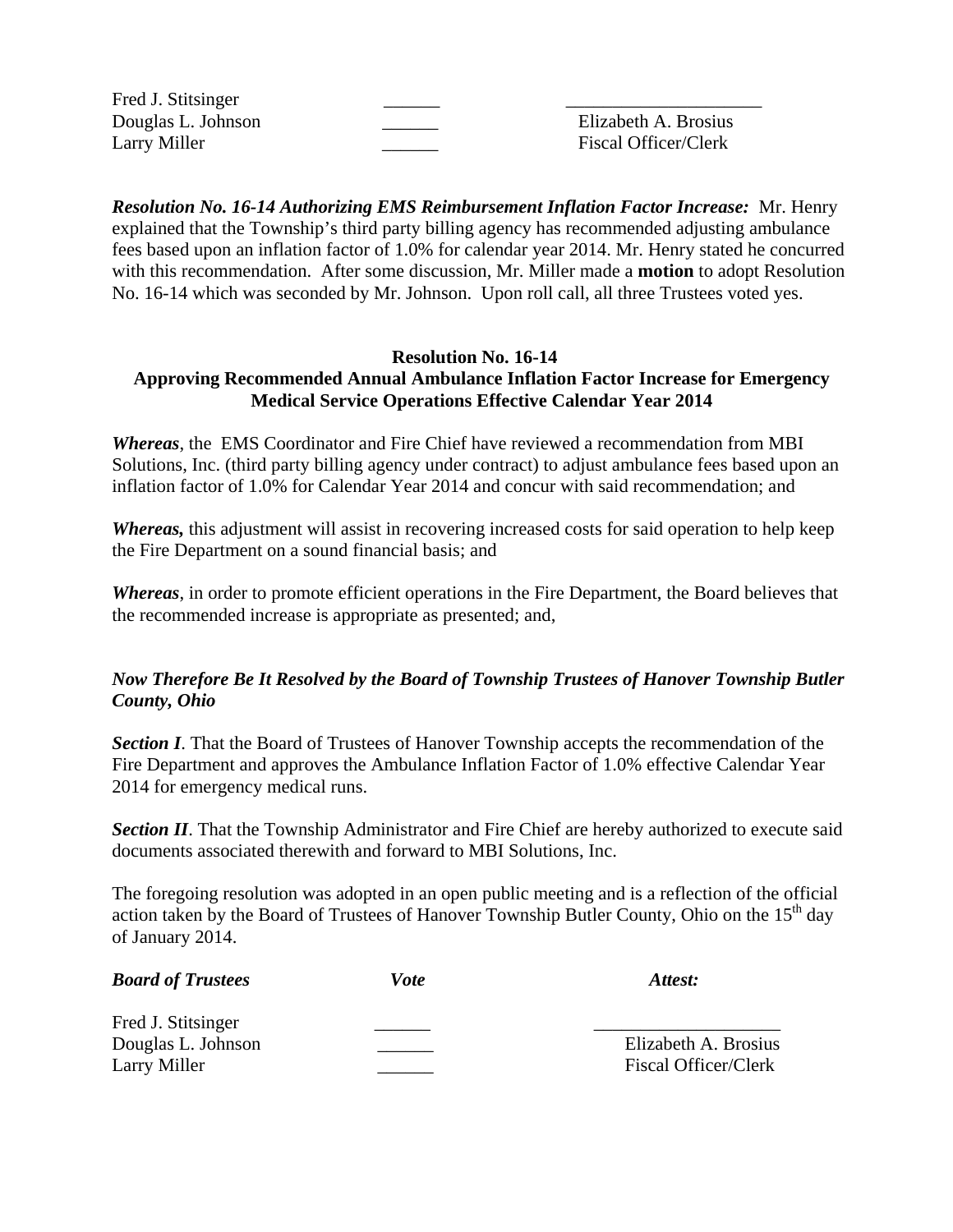*Resolution No. 17-14 Authorizing Special Event Concert and Contracts:* Mr. Henry explained that at its December 2013 meeting, the Board passed a motion authorizing a concert event in 2014. Mr. Henry explained that now a contract with a band is ready to be executed and this resolution authorizes the contract. After some discussion, Mr. Johnson made a **motion** to adopt Resolution No. 17-14 which was seconded by Mr. Miller. Upon roll call, all three Trustees voted yes.

#### **Resolution No. 17-14**

# **Approving a Special Event Concert and Authorize the Township Administrator to Execute Contracts**

*Whereas*, *(Taken from last month's meeting minutes) The Park Committee held a special meeting to discuss a proposal by Bob Krieger in December 2013. Mr. Krieger indicated he was celebrating a wedding anniversary and intended to hire the regional band the "Remains" to play at the Gazebo in the Park. (This band is a well known and successful group of which the Township Administrator is also familiar.) After reflection, he suggested that he sponsor the band and roll the activity over into a Park Function to hold a concert with food served and the possibility of connecting with Hanover Winery to hold a Wine/Cheese Tasting activity. Dates suggested were the second Saturday in June or July 5th. Kids Fest is on the Fourth Saturday in June. Later it was determined the Remains were booked on the second Saturday in June. Although not the best date, the other likely time to hold the event is the week before Kids Fest. After consideration, the Committee agreed to submit this idea to the Board for consideration. The Board approved a motion authorizing the planning of the referenced event; and,* 

*Whereas*, a determination was made later that the "Remains" were available on June 13, 2014 and a reservation was made for that date; and

*Whereas*, the "Remains" forwarded two contracts in January 2014 for either a three or four concert to be reviewed and determined by the Township Administrator as to the best fit for the Township; and,

# *Be it resolved by the Board of Trustees of Hanover Township Butler County, Ohio*

**Section I.** That the Township Administrator is hereby authorized to execute a contract with the "Remains" for June 13, 2014 for an amount not to exceed \$2,600.00 depending upon either a three or four concert to be sponsored and paid for by Robert Krieger.

**Section II**. That the Township Administrator is authorized to take all necessary steps to plan for said event and execute contracts as necessary, keeping the Board advised of any contracts.

The foregoing resolution was adopted in an open public meeting and is a reflection of the official action taken by the Board of Trustees of Hanover Township Butler County, Ohio on the 15<sup>th</sup> day of January 2014.

| <b>Board of Trustees</b>                                 | Vote | <b>Attest and Authentication:</b>            |
|----------------------------------------------------------|------|----------------------------------------------|
| Fred J. Stitsinger<br>Douglas L. Johnson<br>Larry Miller |      | Elizabeth A. Brosius<br>Fiscal Officer/Clerk |
|                                                          |      |                                              |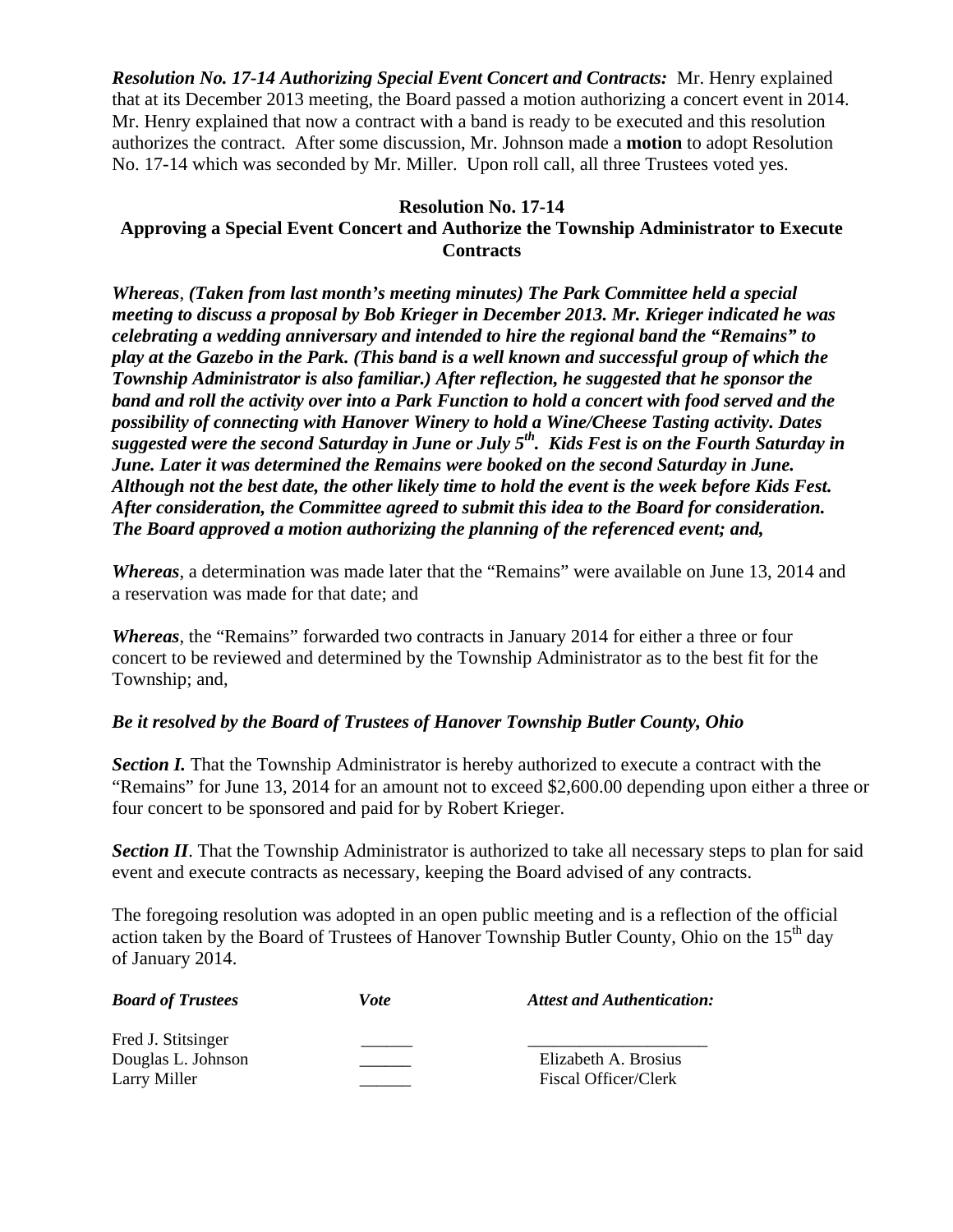*Resolution No. 18-14 Authorizing Contracts for Crack Sealer and Materials:* Mr. Henry explained the purpose of this resolution was to authorize a contract to rent crack seal application equipment and purchase materials for the Township's annual crack seal program. After some discussion, Mr. Johnson made a **motion** to adopt Resolution No. 18-14 which was seconded by Mr. Miller. Upon roll call, all three Trustees voted yes.

### **Resolution No. 18-14**

# **Authorizing the Rental and Purchase of Materials for the 2014 Hanover Township Crack Seal Program**

*Whereas,* In addition to major contract road work, the Hanover Township Road Department operates an annual crack seal program by renting crack seal application equipment and materials to repair Township Roads; and,

*Whereas*, The Road Superintendent has researched the matter and recommends a contract with D.J.L. Material and Supply, Inc. for crack seal application equipment and materials for the 2014 Hanover Township Crack Seal Program: and,

# *Be it resolved by the Board of Township Trustees of Hanover Township Butler County, Ohio*

**Section I**. That a contract with D.J.L. Material and Supply, Inc. of P.O. Box 5293 Akron, Ohio 44334 for the rental of sealant equipment and materials at amount not to exceed \$8,550.00 is hereby approved to assist in the implementation of the 2014 Township Crack Seal Program.

**Section II**. That Hanover Township, through its designated officials, is hereby authorized to execute any necessary agreements related hereto.

**Section III.** That the Fiscal Officer is hereby authorized to make payments as appropriate to implement said program and purchases.

The foregoing resolution was adopted in an open public meeting and is a reflection of the official action taken by the Board of Trustees of Hanover Township Butler County, Ohio on the 15<sup>th</sup> day of January 2014.

| <b>Board of Trustees</b> | Vote | <b>Attest and Authentication:</b> |
|--------------------------|------|-----------------------------------|
| Fred J. Stitsinger       |      |                                   |
| Douglas L. Johnson       |      | Elizabeth A. Brosius              |
| Larry Miller             |      | <b>Fiscal Officer/Clerk</b>       |

*Resolution No. 19-14 Approving Road Mileage Certificate for ODOT:* Mr. Henry explained that the purpose of this resolution was to comply with provisions of the Ohio Revised Code which require townships to certify road mileage to ODOT by April of each year. Mr. Henry noted that Hanover Township's road mileage has not changed from 2013 to 2014. After some discussion, Mr. Miller made a **motion** to adopt Resolution No. 19-14 which was seconded by Mr. Johnson. Upon roll call, all three Trustees voted yes.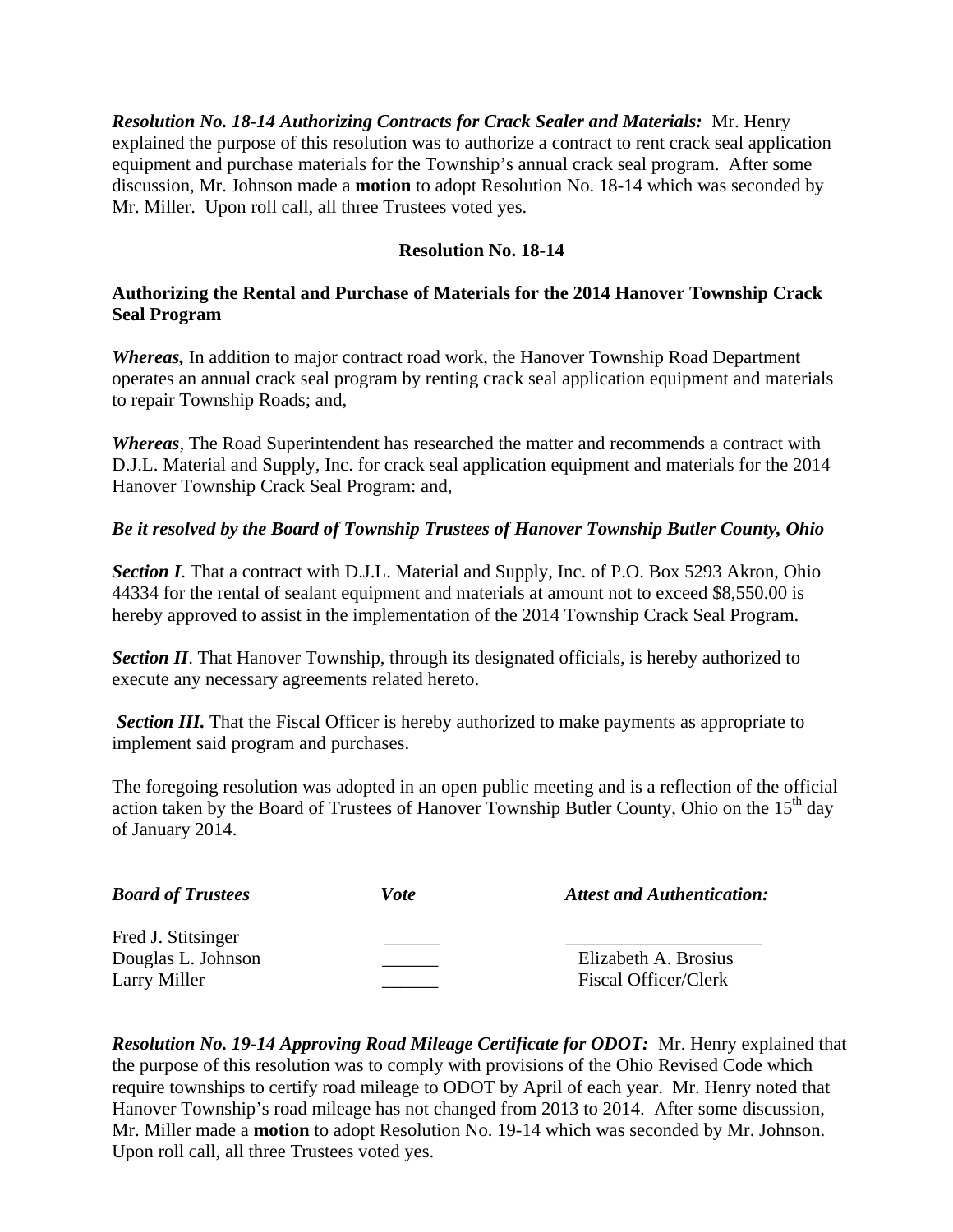### **Resolution No. 19-14**

### **Pursuant to Ohio Revised Code Section 4501.04 Approve Road Mileage and Certify to ODOT the Road Mileage Certification Form as Required for 2014**

*Whereas,* the Township road mileage has not changed since January 2013; and

*Whereas*, pursuant to Ohio Revised Code Section 4501.04, Hanover Township must certify the current road mileage reflecting any changes to ODOT by April 1, 2014,

#### *Be it resolved by the Board of Township Trustees of Hanover Township Butler County, Ohio*

**Section I**. That Hanover Township hereby certifies 35.995 of road miles and authorizes the signing of the Mileage Certification Form to be submitted to the Ohio Department of Transportation by April 1, 2014.

The foregoing resolution was adopted in an open public meeting and is a reflection of the official action taken by the Board of Trustees of Hanover Township Butler County, Ohio on the  $15<sup>th</sup>$  day of January 2014.

| <b>Board of Trustees</b> | Vote | <b>Attest and Authentication:</b> |
|--------------------------|------|-----------------------------------|
| Fred J. Stitsinger       |      |                                   |
| Douglas L. Johnson       |      | Elizabeth A. Brosius              |
| Larry Miller             |      | Fiscal Officer/Clerk              |

#### *Other New Business*

Mr. Henry asked the Trustees to note correspondence in their meeting packets which included: Butler County Building Permit Reports for December 2013; Ohio BWC correspondence regarding the Township's 2014 premium breakdown/payments; copy of a PERSO claim payment (cemetery headstone damage); copy of an email regarding permission to hunt geese on the golf course at Indian Ridge; and a copy of a complimentary letter regarding the Road Department's snow removal efforts.

Mr. Henry noted that the Township's workers' compensation premium rate had decreased due to a good safety record, the State lowering rates for townships in general, and a smaller Fire Department payroll.

Mr. Henry also noted the PERSO insurance claim payment was the result of accidental damage to a headstone caused by a Township employee preparing a site for a burial. The cost to replace the headstone was \$2500 and insurance covered \$2300.